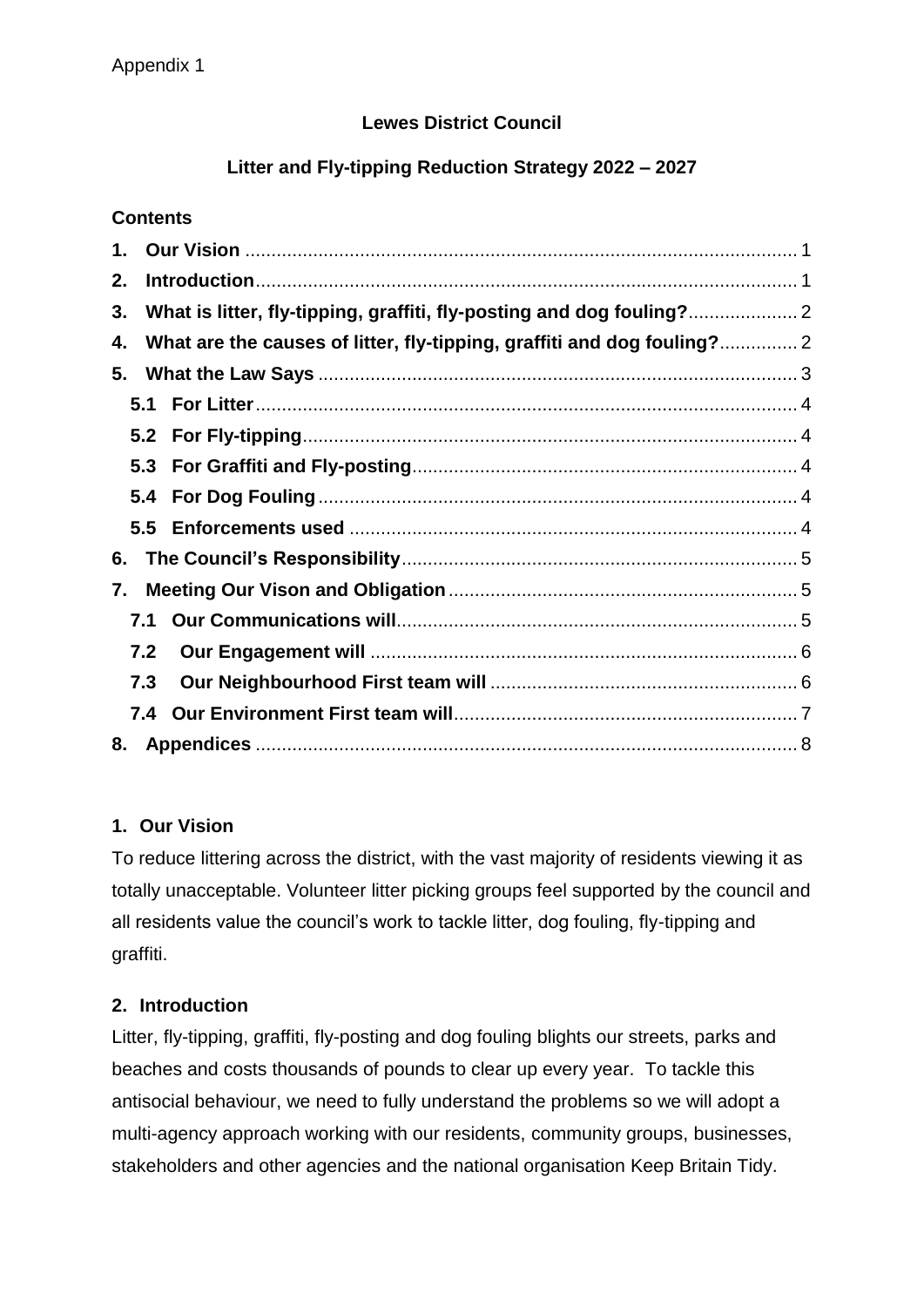## <span id="page-1-0"></span>**3. What is litter, fly-tipping, graffiti, fly-posting and dog fouling?**

Litter is generally accepted to be anything below the size of a sack of household waste and is mostly understood as items related to smoking, chewing gum or eating and drinking on the move where unwanted items have not been properly disposed of or have been dropped inadvertently.

Fly-tipping is illegal dumping of liquid or solid waste (usually more than a black bag) on land or in water. The waste is usually dumped to avoid disposal costs.

Graffiti and fly-posting is anything that is written, sprayed or painted on public or private property without permission.

Dog fouling is where dog owners and dog walkers do not clear up after their dogs when out in the open.

### <span id="page-1-1"></span>**4. What are the causes of litter, fly-tipping, graffiti and dog fouling?**

The causes of litter and fly-tipping are diverse and complex and require different approaches in dealing with them effectively.

This section aims to highlight what the council understand to be the key causes:

- **Eating on the go:** With a move to eating on the go, take-away food and drinks has seen an increase in single use packaging, bottles and food trays. In addition to dropped litter this often means litter bins fill more quickly and can over spill.
- **Visitors:** Lewes District is a destination for tourists largely to enjoy the seafront, outdoor recreation and historic attractions. While this brings many benefits, tourists do not always have access to facilities for disposing of litter in the same way as residents, e.g. not so easy to take litter home. Tourism also supports demand for eating on the go.
- **Smoking:** Smoking related litter is a common type of litter found on our streets. Although cigarette ends are small, by law they still count as litter.
- **Casual litterers:** Some people think its ok to drop litter, some people don't realise what impact leaving one item can have for example a single use coffee cup left on bench.
- **Drugs paraphernalia:** This type of litter is relatively small terms of volume and often found at 'hot' spots. It can have significant potential impact on human health, both for the public and our staff dealing with the issue.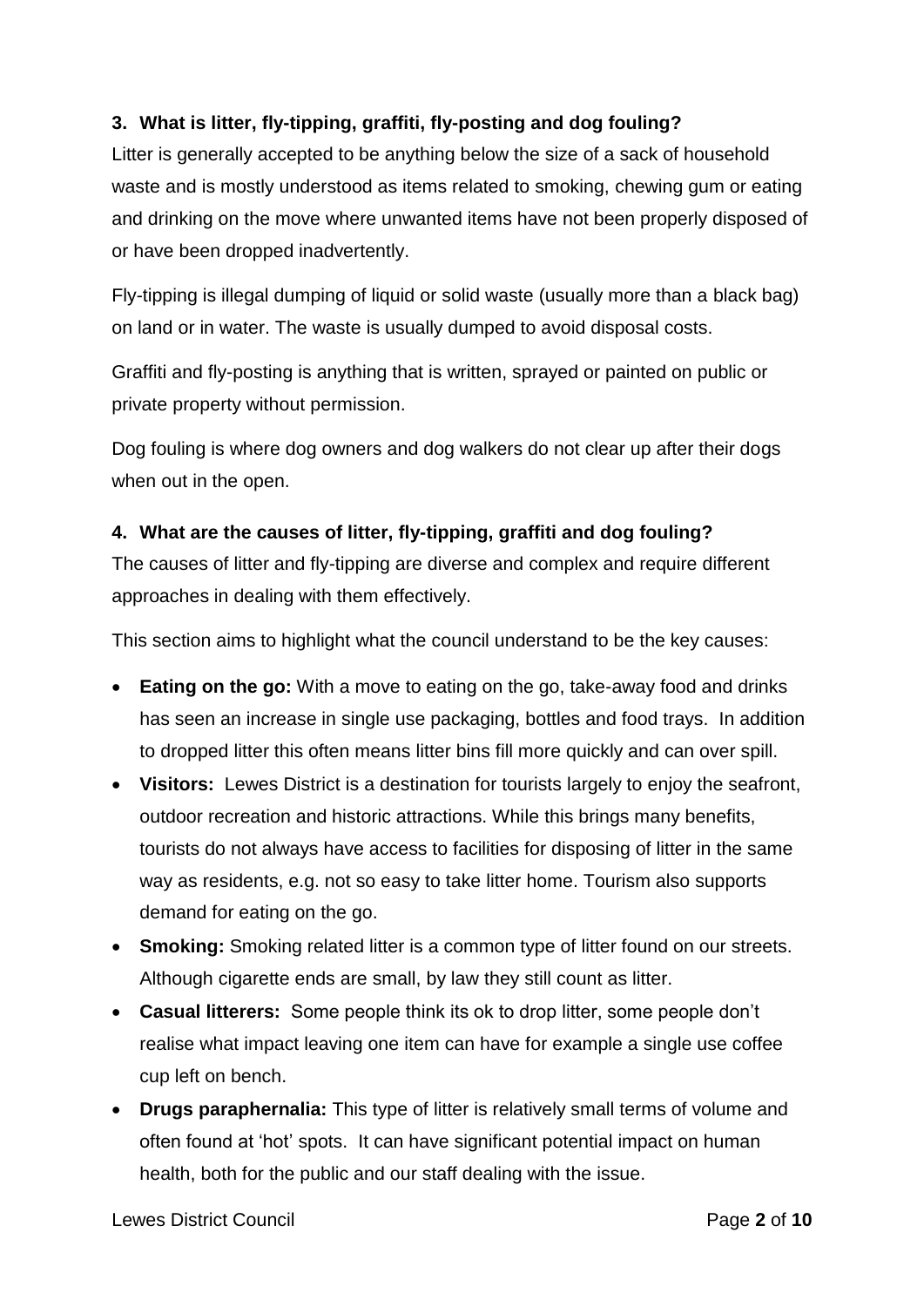- **Packaging:** An increase in packaging has led to an increase in overall waste some of which ends up as litter.
- **Vehicles:** Litter from eating on the go, smoking, unsecured loads found on roadsides, verges and laybys often. These are common locations for fly-tippers disposing of both domestic and commercials waste.
- **Domestic and commercial waste collection**: Litter can be caused by overfilled bins, waste that is not securely contained in bags or bins, refuse sacks and open bins accessible to foxes and seagulls.
- **Fly-tippers:** Fly-tipping is a criminal offence with the majority of Offenders knowingly depositing their waste illegally. Offenders range from commercials waste removers using lorries and vans to domestic clearances by residents of one or two household items e.g. mattresses and white goods. Not all residents are not aware of their own legal requirement to dispose of their waste responsibly and the need to check the legal credentials of any waste handlers they may use.
- **Graffiti:** The reasons behind graffiti can be complex and can be related to other crime and disorder problems.
- **Fly-posting:** This falls into three main categories those promoting local events such as bands playing, car boot sales mainly on lampposts, railing, street furniture or building. Posters advertising products or events of larger organisations posted by professional poster companies mainly posted on vacant buildings. In addition, posters displayed by pressure groups or political bodies posted mainly ad hoc.
- **Dog ownership:** Most dog owners clear up dog fouling and dispose of it correctly but there remains a small minority of dog owners that either fail to clear up after their pets or clear up but fail to bin it.

### <span id="page-2-0"></span>**5. What the Law says**

Councils are given powers under various Acts to use enforcement. However, our approach is to be proactive and find solutions to before they occur and apply a gradual approach to enforcement in line with our enforcement policy.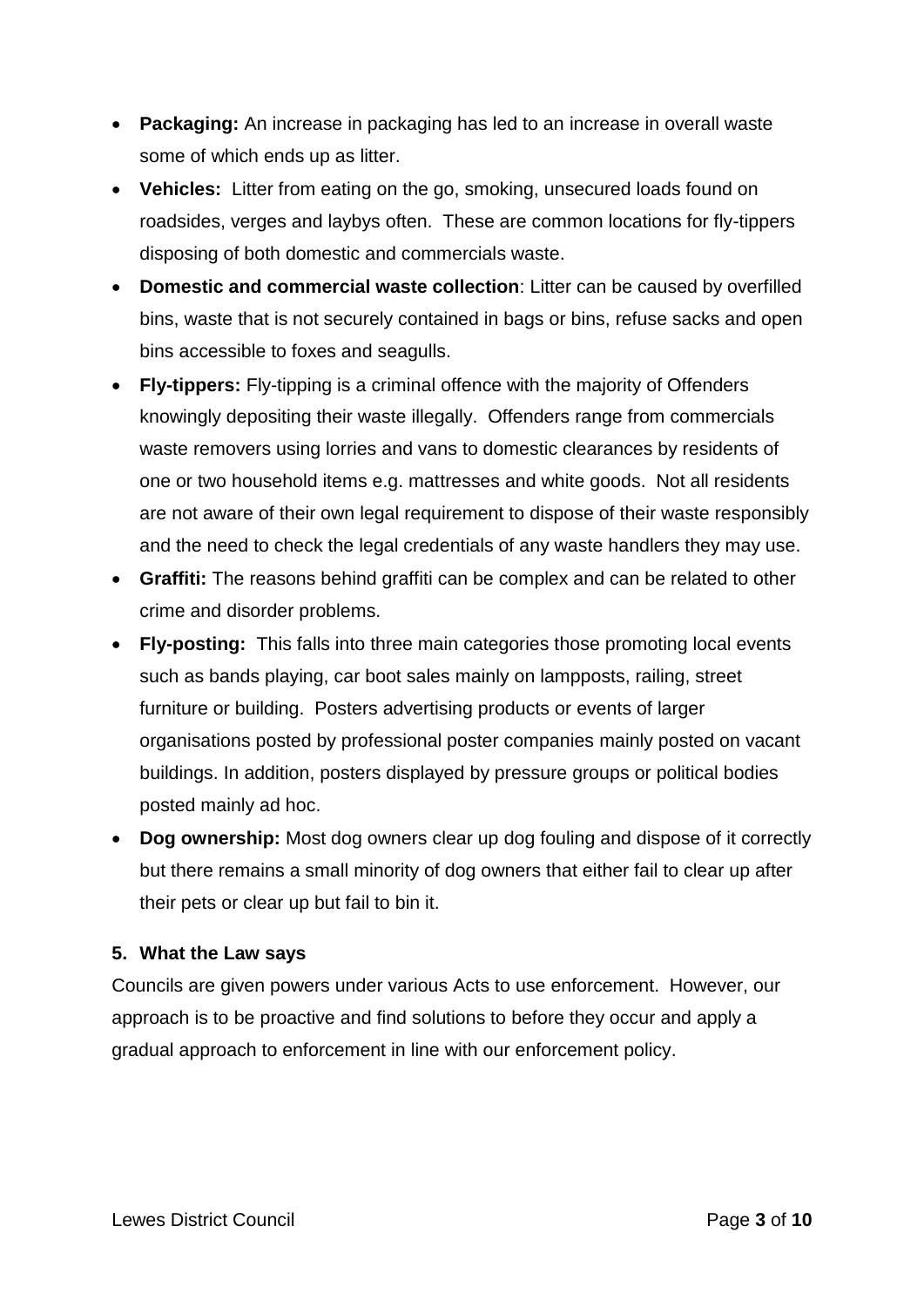## <span id="page-3-0"></span>**5.1 For Litter**

Section 89 of the Environmental Protection Act 1990 (EPA 1990) places a legal responsibility (a 'duty') on certain organisations ('Duty Bodies') to ensure that land, as far as is practicable, is kept clear of litter.

## <span id="page-3-1"></span>**5.2 For Fly-tipping**

Follows the same rules as for littering but with the addition of incident investigation, penalties and prosecution

## <span id="page-3-2"></span>**5.3 For Graffiti and Fly-posting**

There are a number of Acts that cover graffiti and include fly-posting where penalties can be issued: Anti-Social Behaviour Act 2003, Criminal Damage Act 1971 and the Town and Country Act. Local authorities are required to remove graffiti and flyposting from public properties with priority given to the removal of offensive graffiti, that which contains words or pictures related to hate comments, extremist sentiment, anti-faith and swear words.

## <span id="page-3-3"></span>**5.4 For Dog Fouling**

Clean Neighbourhoods and Environment Act 2005 enables dog fouling to be controlled by way of Public Space Protection Orders (PSPOs) for land that is open to the air which the public have access to.

### <span id="page-3-4"></span>**5.5 Enforcements used**

- **Fixed Penalty Notes (FPNs).** It's an offence to drop litter on land or into water that's accessible to the public even if it's private land. This applies to private land that the public can access, for example a right of way.
- **Public Space Protection Orders (PSPOs)** for problems in public spaces including owners of dogs who do not clear up after their dogs.
- **Community Protection Notices (CPNs)** requiring businesses or individuals to clear litter from around their premises and or take steps to prevent future littering.
- Apply powers to keep land clear by removing abandoned vehicles, shopping trollies and certain leafleting.
- Enforcement can lead to Offenders being prosecuted in a magistrates' court and fined up to £2,500.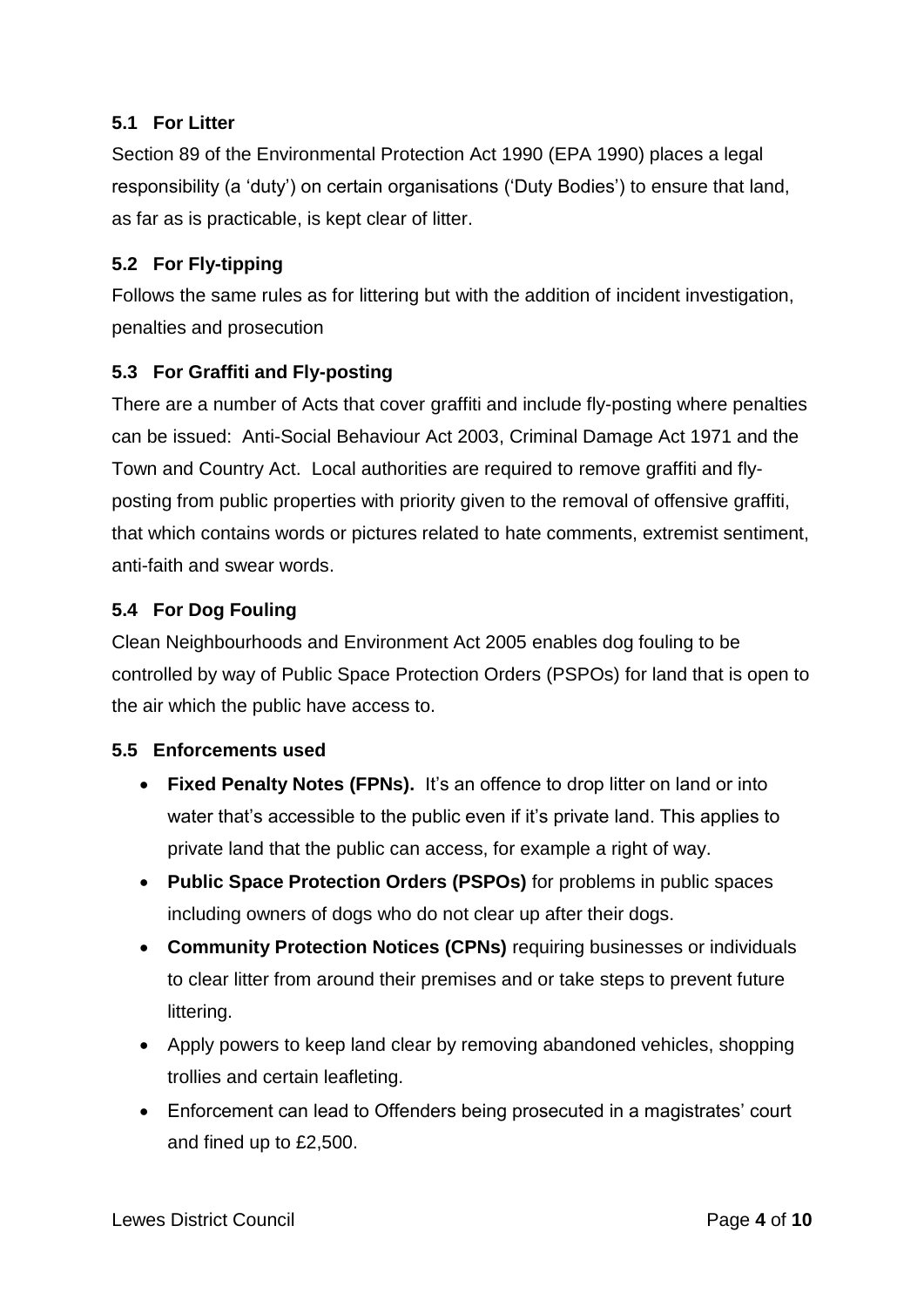## <span id="page-4-0"></span>**6. The Council's Responsibility**

Lewes District Council is a 'duty body' referred to as a litter authority and responsible for all 'relevant land' where the following applies:

- Land that is open to the air on at least one side
- Under the council's direct control
- Publicly accessible (with or without payment)
- Beaches (above the average high-water mark)
- Any highway for which the council is responsible

Other 'Duty Bodies' responsible for litter on their land are: Crown authorities, educational institutions, Network Rail and rail operators, water companies and some road agencies.

For fly-tipping we carry out investigations by assessing the waste type, land type and ownership, any harm that may be caused to people, animals and the environment and arrange the safe removal of the waste. The council will work with Sussex Police the Environment Agency and East Sussex County Council and other agencies where necessary.

### <span id="page-4-1"></span>**7. Meeting Our Vision and Obligations**

To achieve our vision, we have reviewed our approach to dealing with litter, flytipping, graffiti, fly-posting and dog fouling and set out a positive and collaborative Action Plan to help us achieve this, using the following approaches:

- Education and behavioural change campaigns
- Partnership working
- Enforcement
- Efficient and effective service design and infrastructure

### <span id="page-4-2"></span>**7.1 Our Communications will**

- Use various campaigns to promote our three key messages
	- **Littering is detrimental to the environment**
	- **Promote the work of volunteer litter pickers and opportunities to get involved**
	- **The council takes swift and tough action when responding to reports of littering, fly-tipping and graffiti**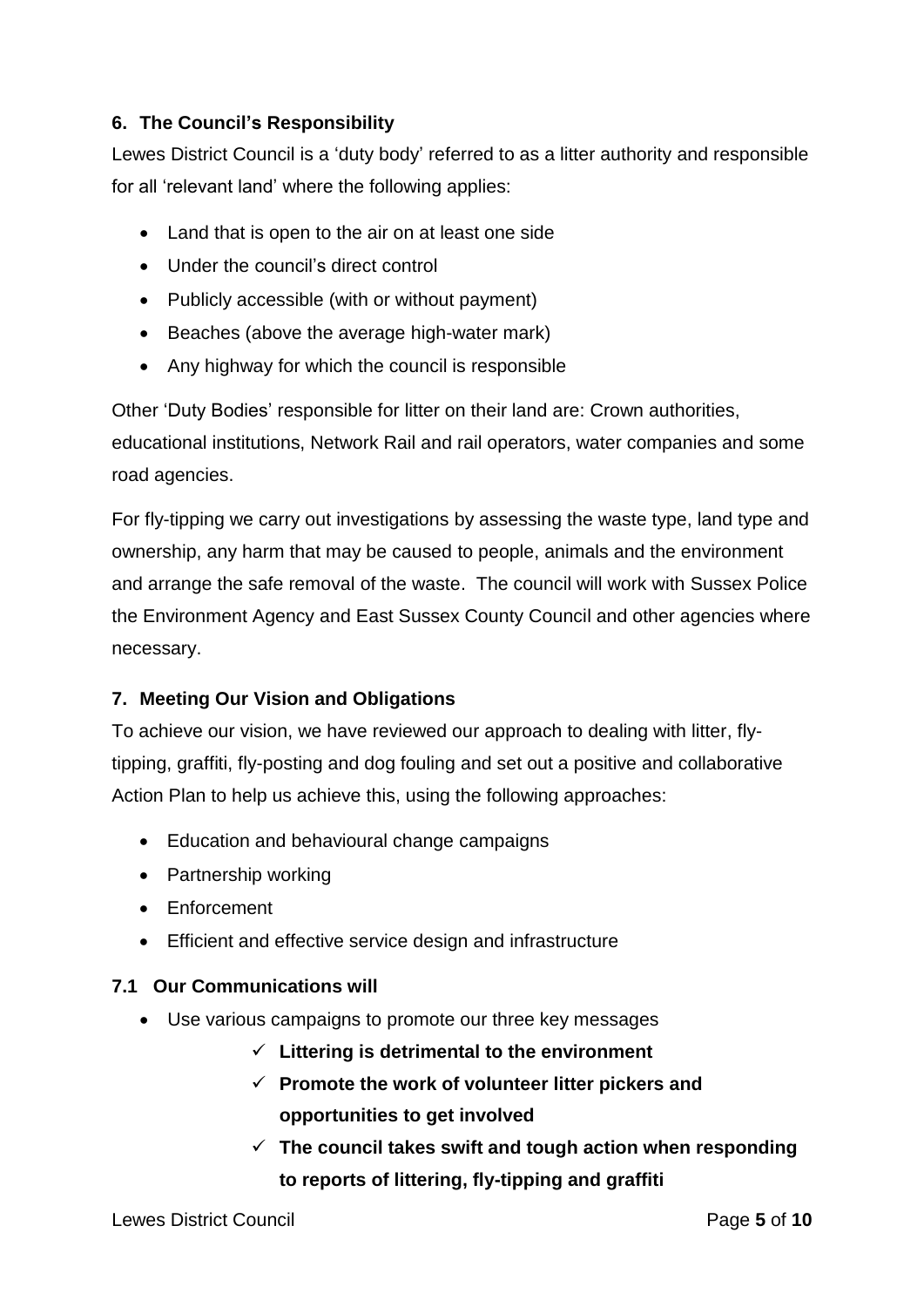- The council will use the full range of communications channels at its disposal including online, PR, posters, social media, email and more.
- Work in partnership with Keep Britain Tidy campaigns.

## **7.2 Our Engagement will**

- <span id="page-5-0"></span>• Be a point of contact for our partners and stakeholders. Community groups are well placed and often eager to tackle litter in the area where they live, and the council supports individuals, local groups and initiatives and shares knowledge, ideas and best practice.
- Work alongside our Environment First, Neighbourhood First and Homes First teams.
- Continue to support local groups such as Plastic Free Seaford and Litter Free Lewes by assisting with the supply of equipment and sacks and collecting the waste after their events. The council maintains a designated website page with details of local groups who hold litter picking events.
- Continue to support the Be a Responsible Angler campaign along with the National Line Recycling Scheme, LISA Sussex Anglers and the Environment Agency to reduce fishing line waste left on the beach and quay sides. Fishing pipe bins for nets and lines are located on the coast at Seaford and Newhaven.

### <span id="page-5-1"></span>**7.3 Our Neighbourhood First team will**

- Work proactively with our local community, stakeholders and our partners Sussex Police, Environment Agency and East Sussex County Council to identify 'hot' spots for fly-tipping, establish the causes and to find solutions.
- Investigate incidences of littering, fly-tipping, graffiti, fly-posting and dog fouling for evidence and ensure a graduated and robust approach to enforcement in line with our Enforcement Policy.
- Along with our partners we will investigate options into campaigns for checking that those operating commercial waste collections and removals within our borough hold valid Waste Carrier Licences and Waste Transfer Notes.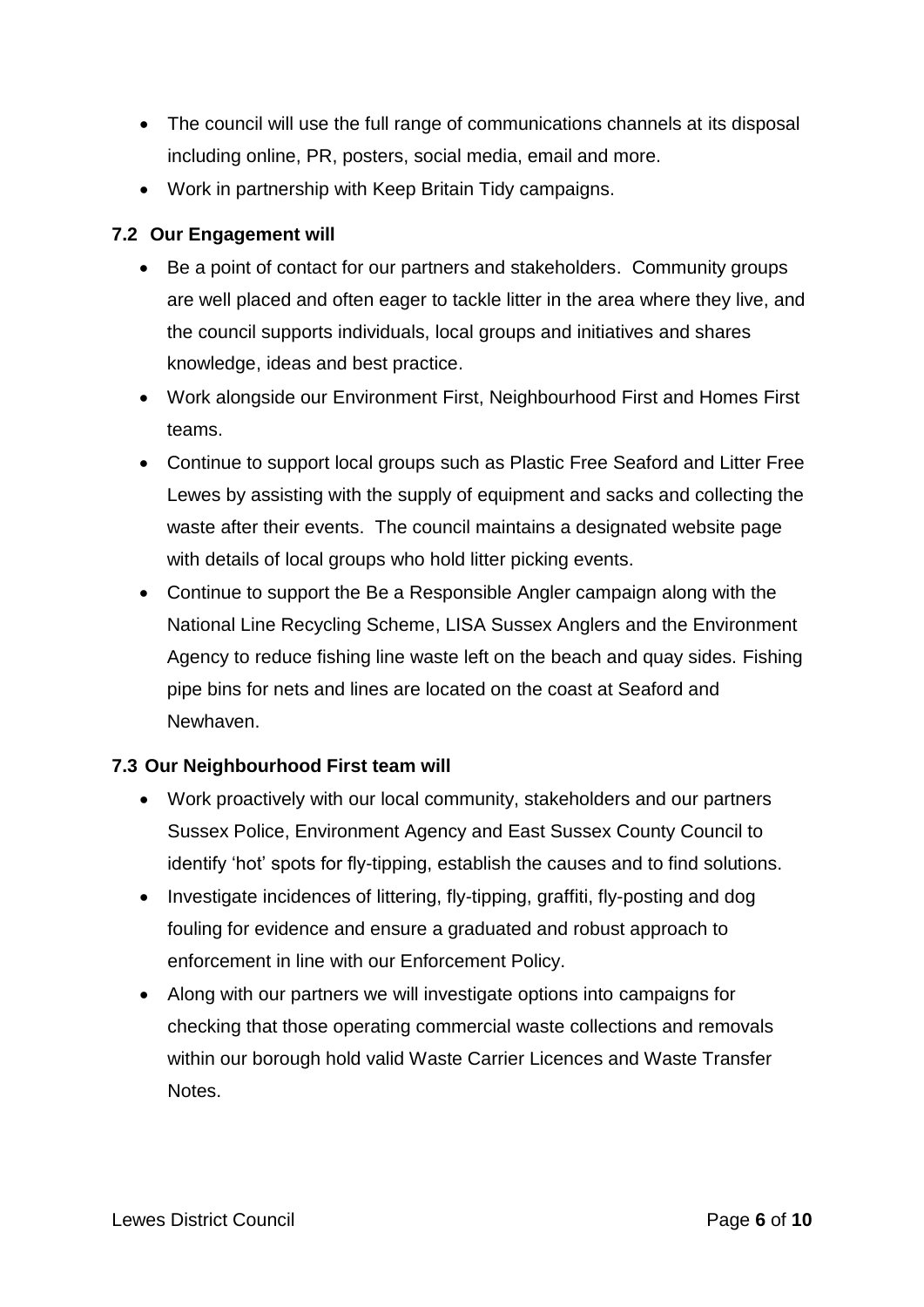Work proactively with our Parks and Open Spaces team and Homes First to find solutions to reduce littering, fly-tipping, graffiti and dog fouling on council owned property and areas.

## <span id="page-6-0"></span>**7.4 Our Environment First team will**

- Follow the Code of Practice on Litter and Refuse which explains how different types of land should be kept clear.
- Carry out collections and clearances efficiently to minimize vehicle emissions.
- Maintain access to public bins for litter, dog waste and recycling.
- Improve our dog waste bins via our new programme to replace broken or damaged dog waste bins will with a combined litter and dog waste bin.
- Maintain our litter and recycling bins installed to help residents and visitors to our area recycling on the go.
- Work with the Town and Parish Councils who install their own public bins in their local areas.
- Maintain the cleanliness of our seafronts and beaches through routine cleanings schedules keeping to the standards within the Code of Practice on Litter and Refuse.
- Lewes District Council works with our partners, National Highways formerly Highways England - and their Network Contractor, other accredited traffic management specialists and neighbouring local authorities to clear litter from the arterial routes running through the district, including the A26, A27, A259 and C7.
- The A26 and A27 are maintained by National Highways' Network Contractor via a series of Lane Closures and/or Temporary Traffic Management Controls.
- National Highways provide LDC with a 20-week forward plan of their activity, which is updated weekly. Our highly trained and qualified waste operatives and supervisors can use the occasions when maintenance work is undertaken to safely carry out litter picking sessions, mainly at night-time.
- Before such work can be carried out, all our roads, routes and areas require their own set of Risk Assessments and Safe Systems of Working documents. This is because of their own unique layout, including amongst other factors, speed, number of lanes, roundabouts, curves, and bends that can reduce visibility. There are also seasonal and weather conditions that need to be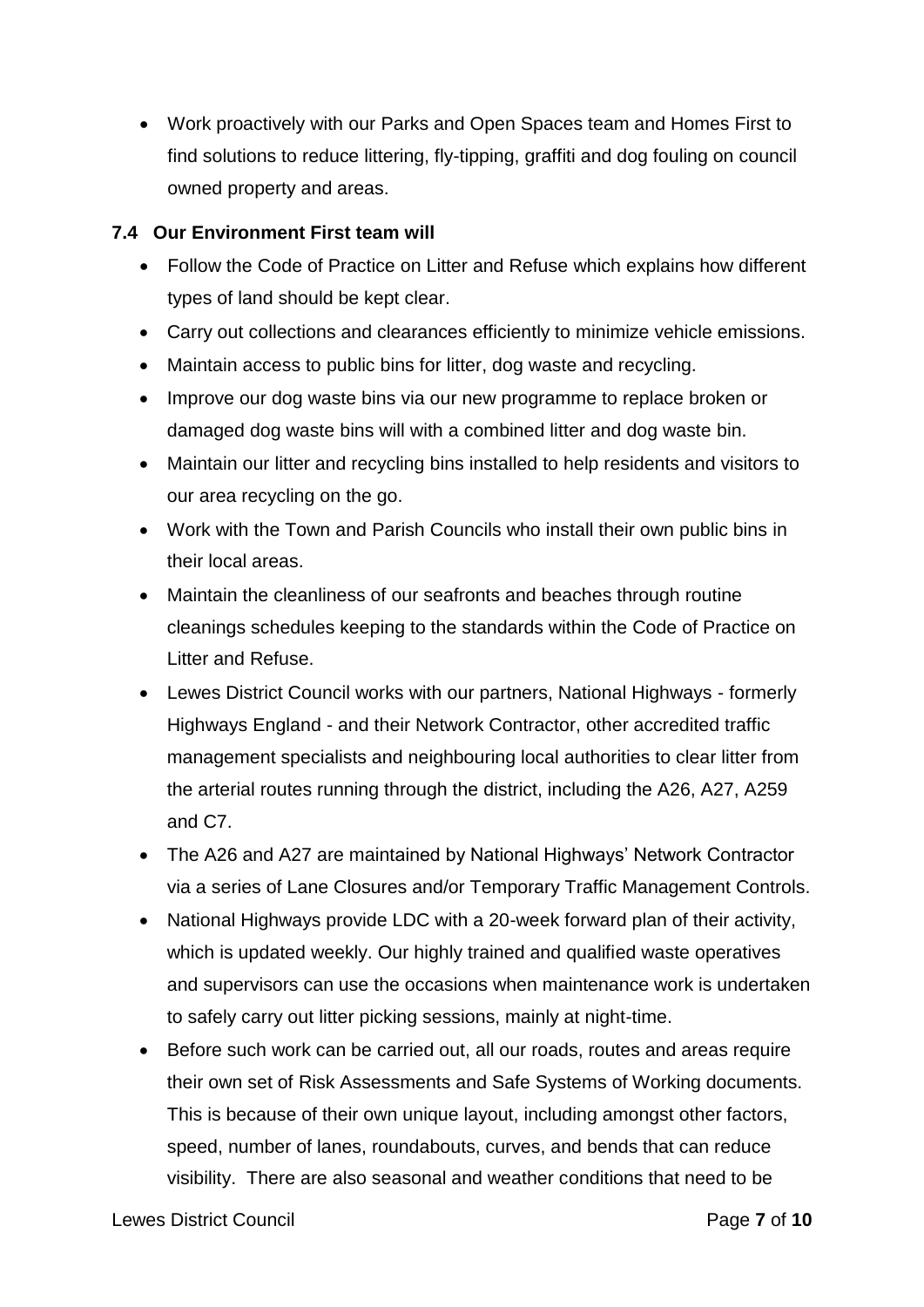considered, heavy rain, snow, high winds, fog all add to the difficulties with litter picking these roads.

 Our roadside communications campaign has been developed to promote key anti-littering messages along the roadside using the Variable Messaging Signs (VSM) such as 'Take your litter home with you', 'Keep it clean' and 'Don't Drop Litter'. In addition, we share messages on social media about our activities which have proven popular with residents.

### <span id="page-7-0"></span>**8. Appendices**

Appendix 2: Action Plan for Lewes District Council (table below)

Background paper: Eastbourne Borough Council and Lewes District Council, Enforcement Policy, February 2018 (Separate document)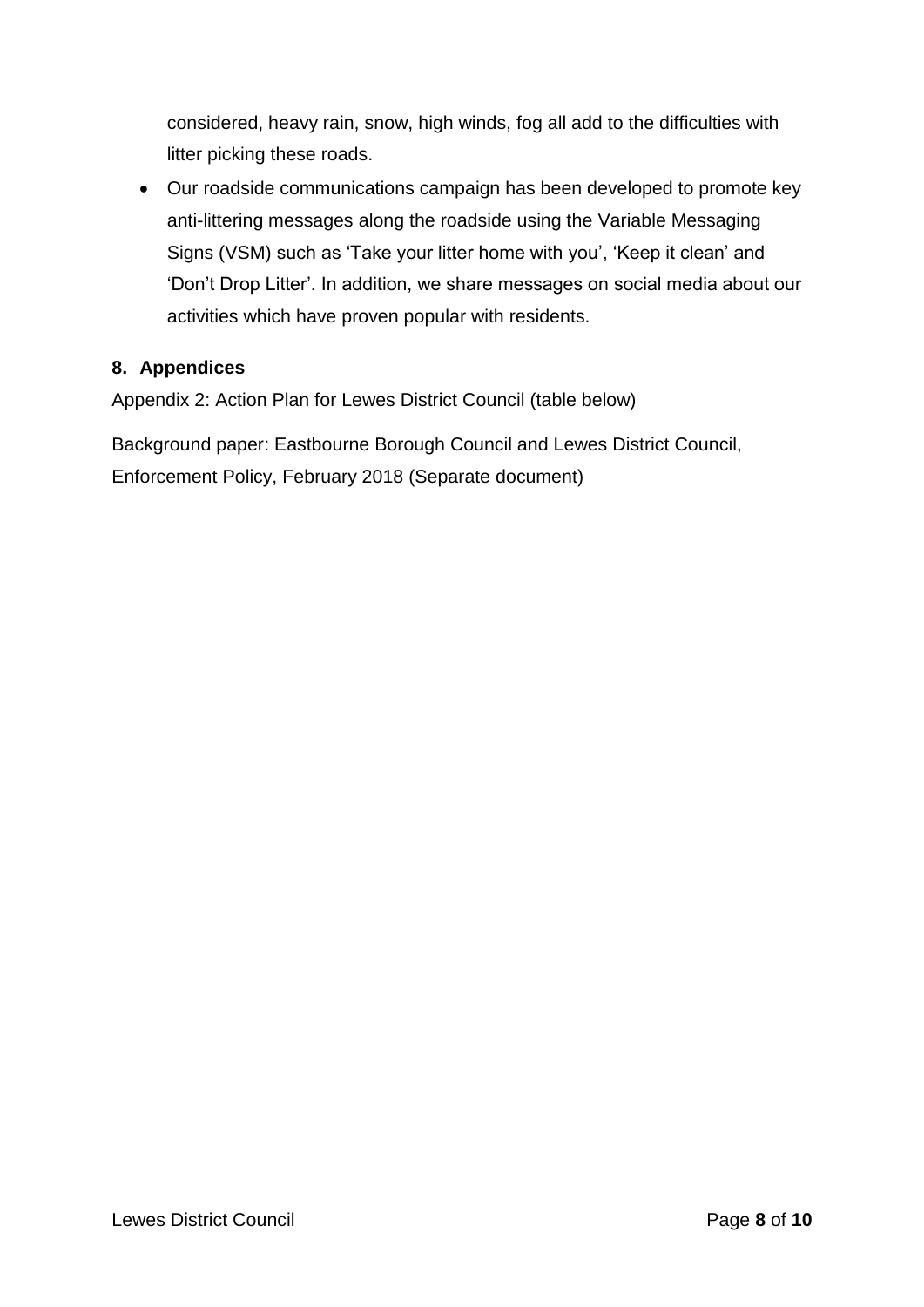## **Appendix 2: Action Plan for Lewes District Council**

Our Action Plan demonstrates our commitment to work proactively and collaboratively to reducing litter, fly-tipping, graffiti, flyposting and dog fouling.

|                                                                     | <b>Action</b>                                                                         | <b>Target</b>  | <b>Date</b> | Owner                      |
|---------------------------------------------------------------------|---------------------------------------------------------------------------------------|----------------|-------------|----------------------------|
| <b>Litter</b>                                                       |                                                                                       |                |             |                            |
| <b>Community Led Litter Picking</b>                                 |                                                                                       | Circa 10x      | On-going    | <b>Engagement Officer</b>  |
|                                                                     | Provide equipment to groups                                                           | groups         |             |                            |
|                                                                     | Provide information, knowledge and best practice to community led litter picks        |                |             |                            |
| <b>Film School Student project</b>                                  |                                                                                       | Establish      | July to     | <b>Communications Lead</b> |
|                                                                     | Include environmental crime and littering amongst the brief options to film school    | options in     | December    |                            |
|                                                                     | students                                                                              | spring/summer  | 2022        |                            |
| $\bullet$                                                           | Share films made through online channels and at Depot screening event                 |                |             |                            |
|                                                                     | Use this work to complement the other litter communications activity                  |                |             |                            |
|                                                                     | <b>Super-Bins</b>                                                                     | 6 x Super-bins | March       | <b>Engagement Officer</b>  |
|                                                                     | Install mini litter picking storage units with integrated litter bin at key locations |                | 2022        |                            |
| Keep It Bin It - Keep Britain Tidy poster and social media campaign |                                                                                       | <b>Posters</b> | On-going    | <b>Engagement Officer</b>  |
|                                                                     | Social media posting                                                                  | installed at   |             |                            |
|                                                                     | Posters at littering and fly-tipping hot spots                                        | 'hot' spots    |             | Neighbourhood First        |
|                                                                     |                                                                                       |                |             | Advisors (Zones)           |
| Roadside litter messages                                            |                                                                                       |                |             |                            |
|                                                                     | Partnership with Highways England promote key messages using their Variable           | 2 locations    | As and      | <b>Engagement Officer</b>  |
|                                                                     | Messaging Signs (VSM) e.g. 'Take your litter home with you', 'Keep it clean',         |                | when basis  |                            |
|                                                                     | 'Don't Drop Litter' and social media postings.                                        |                |             |                            |
|                                                                     |                                                                                       |                |             |                            |
|                                                                     | Bin not a Bin Roadside poster campaign: Place A1 posters at key roadside              | 5 locations    | On-going    | <b>Engagement Officer</b>  |
|                                                                     | locations, including A27 and social media postings.                                   |                |             |                            |
|                                                                     |                                                                                       | Establish      |             |                            |
|                                                                     | Investigate option into sending key messages to road users securing their vehicle     | options for    | March       | <b>Engagement Officer</b>  |
|                                                                     | loads to reduce litter.                                                               | implementation | 2022        |                            |